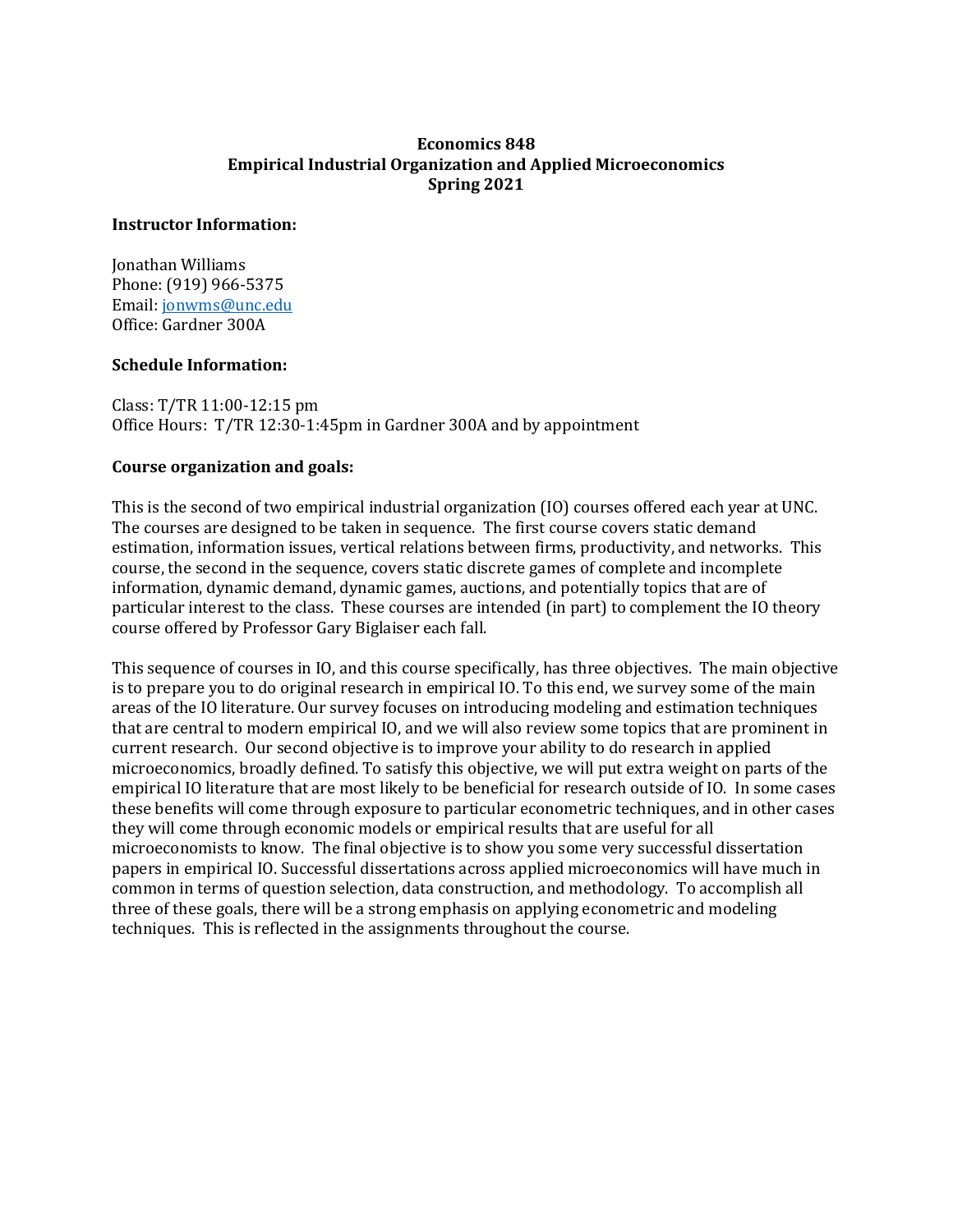# **Approach:**

We will read a selection of papers from the empirical IO literature. The emphasis will be on recent papers so that you can see the latest methods applied. For each paper we read, you will need to evaluate:

- How is the empirical exercise motivated by theory or policy relevance?
- What is the relationship between the relevant theory and the empirical exercise?
- What about the data and modeling assumptions do you believe and/or not believe?
- Do the empirical results achieve author's objective?
- How could this paper be extended to provide additional useful results? If the present data and model are insufficient, what is needed?

We will develop your ability to answer these questions through a series of in-class activities, homework assignments, and a final paper.

### **Graded work:**

Your grade will come from four distinct activities:

- 1. Class participation (10%). Our class meetings will involve balanced discussion among all of us. You need to contribute constructively and frequently to classroom discussion for your own grade and to help move the class along.
- 2. Paper presentations (30%). Each student will do two in-class presentations of a research article during the semester. Each presentation will last about 25-30 minutes and provide a discussion of the question, motivation, objective, method, and results, as well as comments and criticisms. Think of the exercise as an extended referee report, similar to a detailed discussion offered at an academic conference. One of the papers will be chosen from the syllabus in an area of interest to the student (open to papers not on syllabus), the other will be among those written by an empirical IO job-market candidate in the last 2 years (both approved by the instructor).
- 3. Homework assignments (30%). There will be 2 homework assignments that focus on empirical and modeling techniques. You will need Stata for some of the assignments, and a low-level programming language for others. I can offer the most assistance with Matlab or Python, but you are free to use the software of your choosing. I strongly recommend getting a research computing account and familiarizing yourself with use of those resources in this process, as it will be a valuable bit of human capital going forward.
- 4. Final paper (30%). On the day of the final, you will turn in a brief paper (15-20 pages) that motivates and describes a novel empirical research idea that is part of industrial organization, broadly defined. This paper should advance any work done in the fall to include a simplified model or discussion of a modeling approach, empirical model and identification strategy. It should also include a discussion of the relevant literature. During the last week of class you will give a brief presentation on your paper topic and progress.

For homework assignments, any requests to have the grade altered or corrected must be made to me within 7 days of the assignment being handed back. I will use Sakai (or other agreed upon electronic means) to distribute notes, readings, homework assignments, etc. We will agree upon these means the first day of class and stick to it throughout the semester. I will post assignments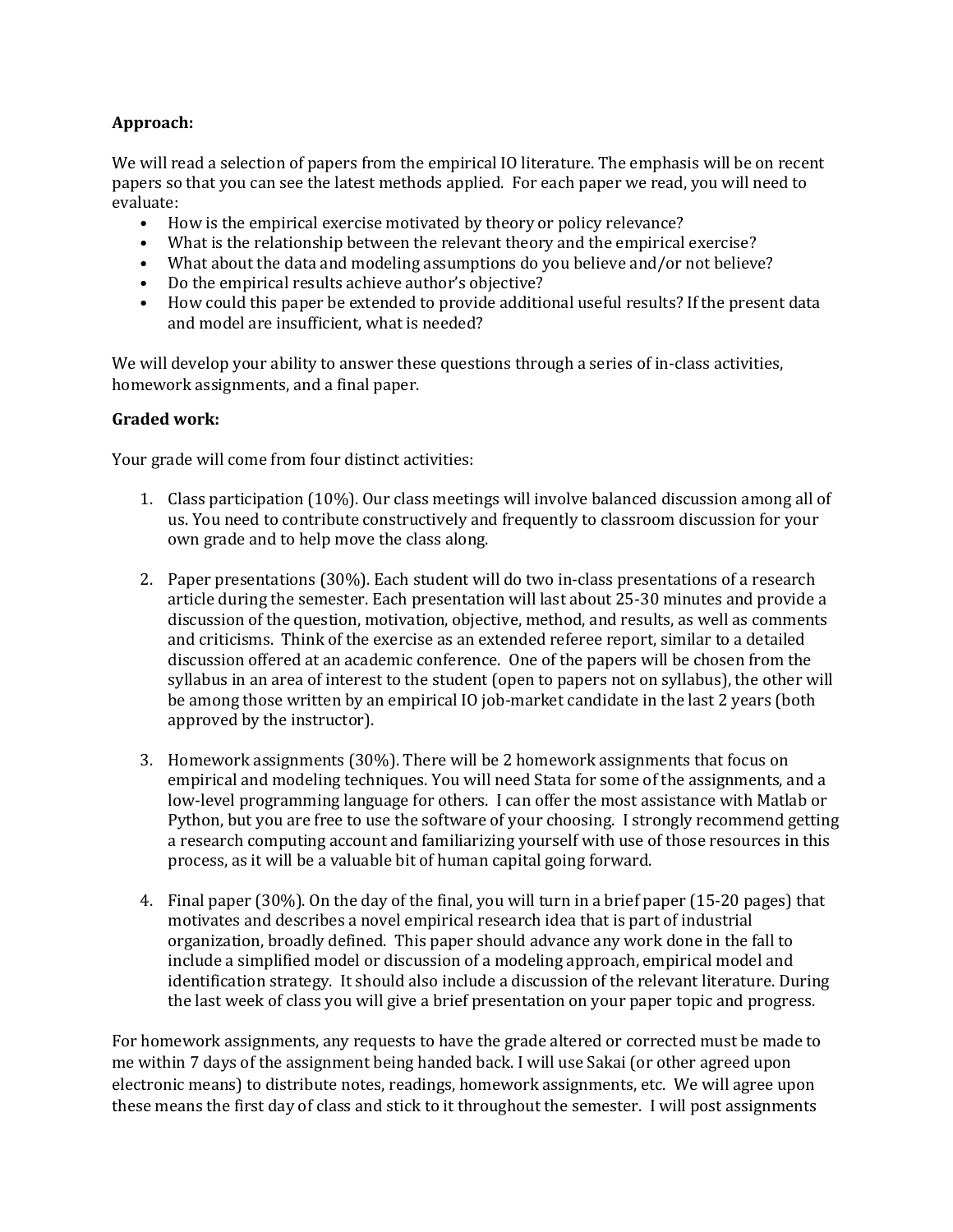one week before they are due. Some assignments must be done individually, while others can be completed in groups of 2 or 3 students. You are welcome to discuss all assignments and potential solutions freely with any students in the class, but each individual or group must turn in their own version of the homework.

# **Classroom etiquette**

My goal is to maintain a classroom environment that provides a good learning environment for everyone. To minimize distractions, you must turn off all phones, laptops, and other electronic devices during class, except in those situations where using such a device is desirable. That is, there will be times when we will be programming in class to demonstrate something, and a laptop would be desirable. I will notify you ahead of time, so that you may bring a laptop if you'd like (not required). I expect you to arrive on time and prepared for the day's class.

# **General References:**

There are several high-quality background sources that you should be ready to consult. They are:

- D. Carlton and J. Perloff, *Modern Industrial Organization*, Addison Wesley, 2004.
- F. Hayashi, *Econometrics,* Princeton, 2000
- J. Tirole, *The Theory of Industrial Organization*, MIT Press, 1988
- T. Bresnahan, "Empirical Studies of Industries with Market Power." in Schmalensee and Willig (Eds.), *Handbook of Industrial Organization*, Vol. 2, Ch. 17, pp. 1011-58. 1989.
- P. Reiss and F. Wolak "Structural Econometric Modeling: Rationales and Examples from Industrial Organization," in Heckman and Leamer (Eds), *Handbook of Econometrics*, Vol. 6, Ch. 64, pp. 4277-4415.
- Fudenberg, D. and J. Tirole, 1991, *Game Theory*, Cambridge, MIT Press.
- R. Schmalansee and R. Willig, eds., *Handbooks of Industrial Organization* 1 and 2, North-Holland, 1989
- M. Armstrong and R. Porter, *eds.*, *Handbook of Industrial Organization 3*, North Holland, 2007.

The books are available for purchase or at the library. I will make required handbook chapters available through Sakai (or other convenient means).

## **Course Readings, Additional References, and Outline:**

Readings for this course are listed below and separated by topic. I have provided (rough) estimates of how much time each topic will take us to cover. We will adjust these as needed throughout the semester based upon typical fluctuations and the interests of the class. Each listed topic identifies papers we will cover in class, plus some extra material for students interested in any particular topic. You are required to read the papers under the *in-class* header before we discuss them in class. For many of these papers, you'll only need to read specific sections, which I'll point out. I will give you advance notice on what papers we will cover in upcoming classes. Count on reading about one paper per class meeting. About a half way into the semester, we will begin having student presentations of papers. Presentation topics and timing will be decided about two weeks before the presentations begin.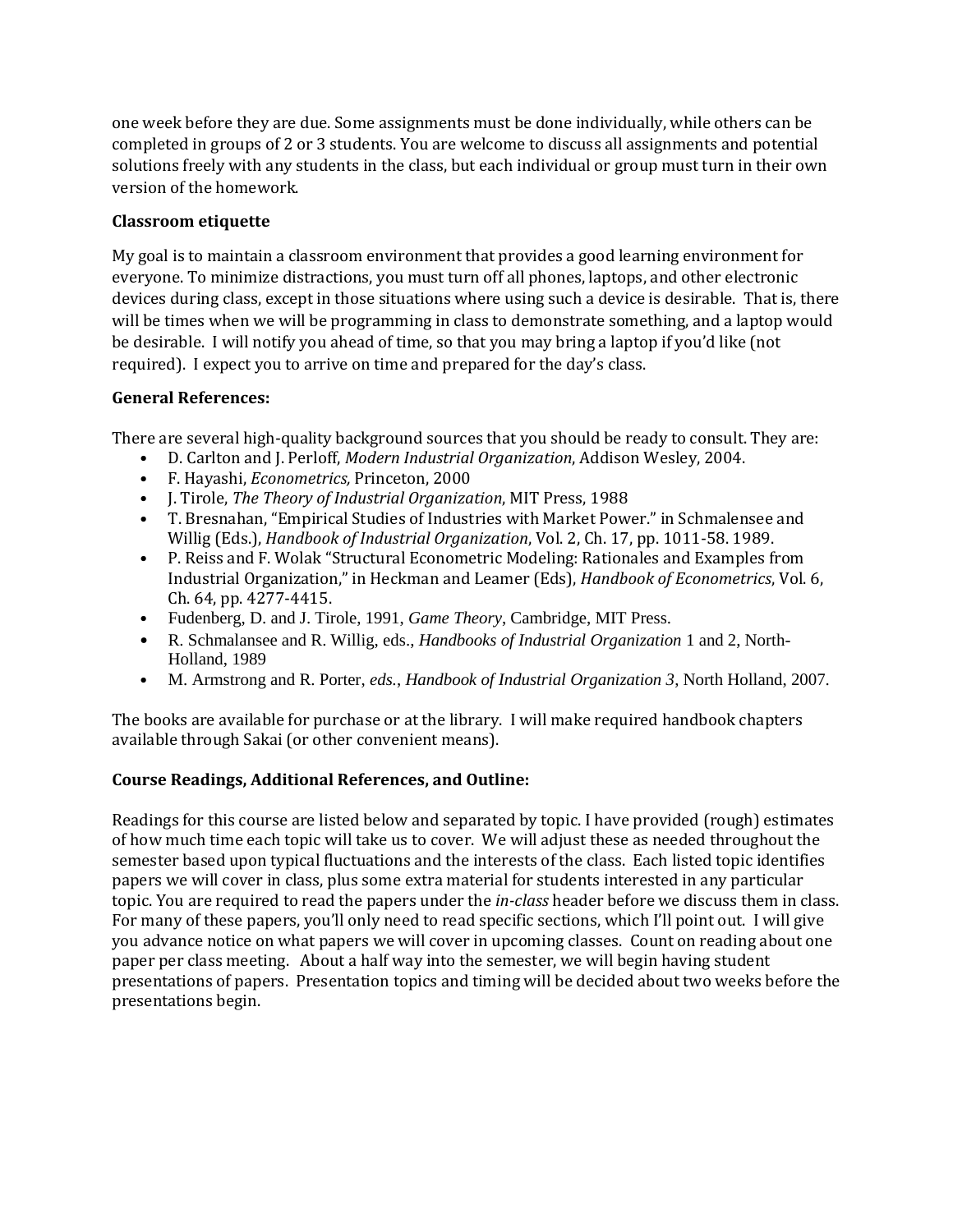The following abbreviations are used for journal titles below:

*AER: American Economic Review JET: Journal of Economic Theory BJE: Bell Journal of Economics JIE: Journal of Industrial Economics EMA: Econometrica JLE: Journal of Law and Economics EJ: Economic Journal JPE: Journal of Political Economy IJIO: International Journal of Industrial Organization QJE: Quarterly Journal of Economics JE: Journal of Econometrics RJE: Rand Journal of Economics JEH: Journal of Economic History ReStat: Review of Economics and Statistics JEL: Journal of Economic Literature ReStat: Review of Economics and Statistics AEJ-XXX: American Economic Journal - XXX QE: Quantitative Economics JOF: Journal of Finance MOR: Mathematics of Operations Research JES: Journal of Economic Surveys HOE: Handbook of Econometrics HIO: Handbook of Industrial Organization JEP: Journal of Economic Perspectives JAE: Journal of Applied Econometrics ARE: Annual Review of Economics OR: Operations Research JEMS: Journal of Economics & Management Strategy*

### *Empirical Methods in Industrial Organization*

Ackerberg D., L. Benkard, S. Berry and A. Pakes, "Econometric Tools for analyzing Market Outcomes," *HOE*

Angrist J. and J. Pischke, "The Credibility Revolution in Empirical Economics: How Better Research Design is Taking the Con out of Econometrics," JEP 2010

Bresnahan, T. "Empirical Studies of Industries with Market Power," HIO 1989

Leamer E., "Let's Take the Con Out of Econometrics," AER 1983

Nevo A. and M. Whinston, "Taking the Dogma out of Econometrics: Structural Modeling and Credible Inference," JEP 2010

Pakes A., "Common Sense and Simplicity in Empirical Industrial Organization," WP 2003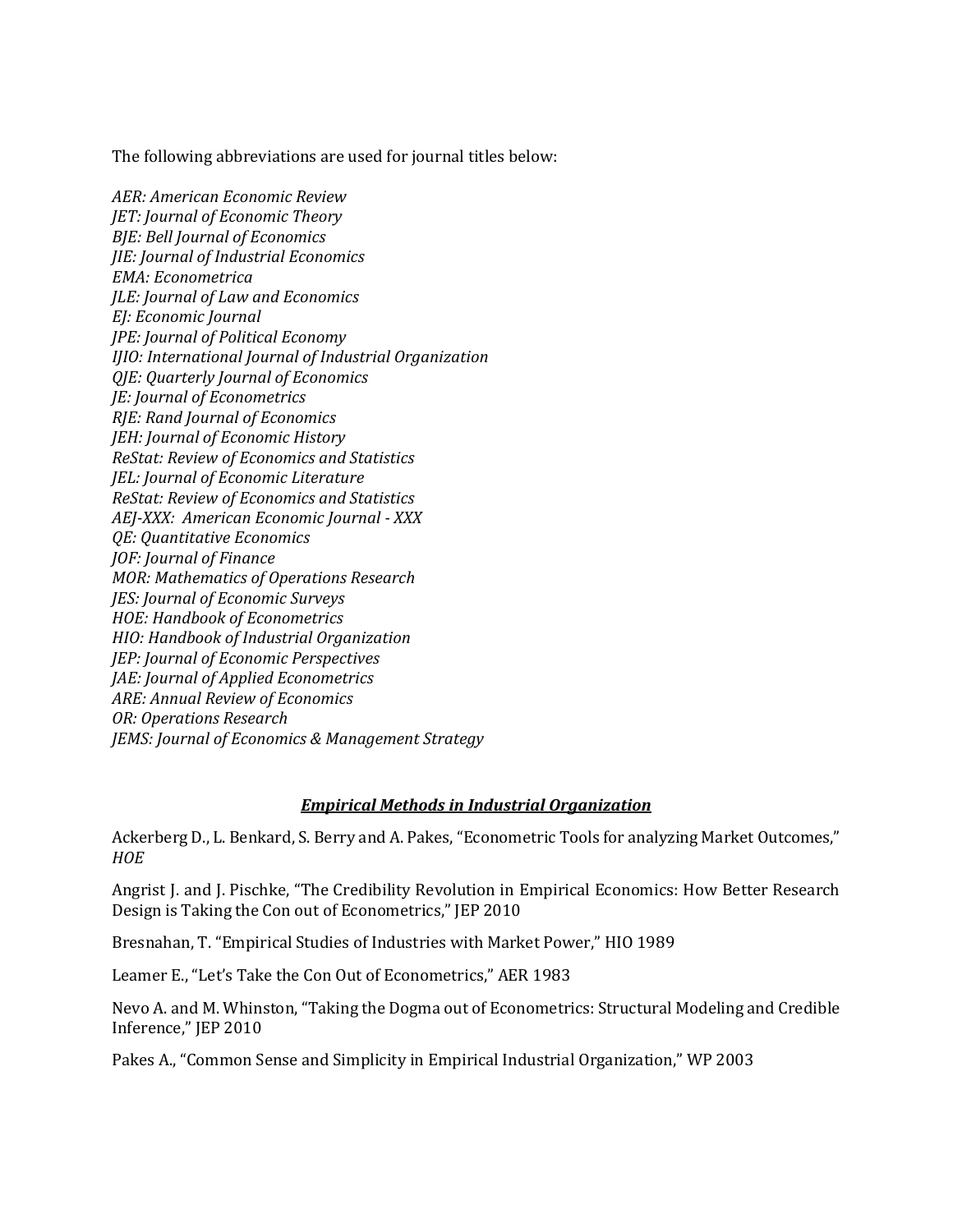Reiss P. and F. Wolak, "Structural Econometric Modeling: Rationales and Examples from Industrial Organization," H*OE*

Schmalansee, R., 1989, "Interindustry Studies of Structure and Performance," HIO 1989

Sims C., "But Economics Is Not an Experimental Science," JEP 2010

Sutton J, "Marhsall's Tendencies: What Can Economists Know?", MIT Press, 2002.

#### *Dynamic Models of Demand:*

#### *In Class:*

Fox J., K. Kim, and C. Yang, "A Simple Nonparametric Approach to Estimating the Distribution of Random Coefficients in Structural Models", WP 2015

Gowrisankaran G. and M. Rysman "Dynamics of Consumer Demand for New Durable Goods," JPE 2012

Hendel I. and A. Nevo, "Measuring the Implications of Sales and Consumer Inventory Behavior," EMA 2006

Hendel I. and A. Nevo, "Intertemporal Price Discrimination in Storable Goods Markets." AER 2013

Hotz J. and B. Miller, Sanders and Smith, "A Simulation Estimator for Dynamic Models of Discrete Choice," *ReStud 1994*.

Lee R. "Dynamic Demand Estimation in Platform and Two-Sided Markets." AER 2013

Nevo, A., J. Turner, and J. Williams, "Usage-Based Pricing and Demand for Residential Broadband", EMA forthcoming

Pakes, A. `"Patents as Options: Some Estimates of the Value", EMA 1986

Malone, J., A. Nevo, and J. Williams, "The Tragedy of the Last Mile: Economic Solutions to Congestion in Broadband Networks", Working Paper

Aryal, G., F. Ciliberto, C. Murry, and J. Williams, "Price Discrimination in International Airline Markets.", Working Paper

### *Supplemental:*

Arcidiacono P. and R. Miller, "Conditional Choice Probability Estimation of Dynamic Discrete Choice Models with Unobserved Heterogeneity," EMA 2011

Aguirregabiria V. "The Dynamics of Markups and Inventories in Retail Firms," ReStud 1999.

Aguirregabiria V. and P. Mira, "Swapping the Nested Fixed Point Algorithm: A Class of Estimators for Discrete Markov Decision Models", EMA 2002

Eckstein, Z., and K. Wolpin. ``The Specification and Estimation of Dynamic Stochastic Discrete Choice Models," JHR 1989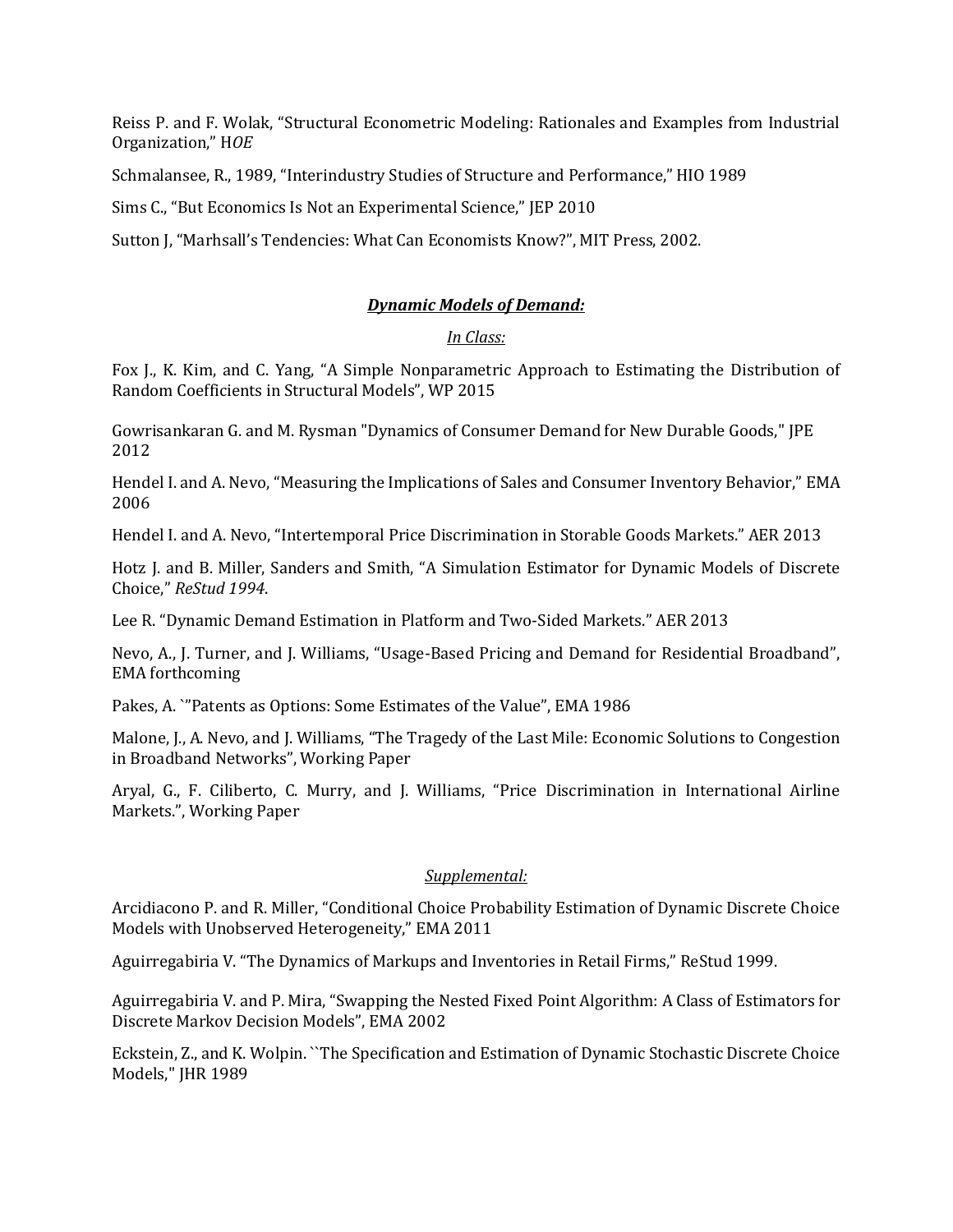Fox J. and A. Gandhi, "Nonparametric Identification and Estimation of Random Coefficients in Multinomial Choice Models" RAND

Fox J., K. Kim, S. Ryan, P. Bajari, "A Simple Estimator for the Distribution of Random Coefficients" QE 2011

Gilligan T. "Lemons and Leases in the Used Business Aircraft Market," JPE 2004

Hendel I. and A. Nevo, "Sales and Consumer Inventory." RJE 2006

Hotz J. and B. Miller, "Conditional Choice Probabilities and the Estimation of Dynamic Models," ReStud 1993

Rust J. "Structural Estimation of Markov Decision Processes," *Handbook of Econometrics,* 1996, Volume 4, Chapter 51.

Rust J. "Optimal Replacement of GMC Bus Engines: An Empirical Model of Harold Zurcher", EMA 1987

Schmidt-Dengler, P. "The Timing of New Technology Adoption: The Case of MRI" WP 2015

#### *Discrete Games:*

### *In Class:*

Berry S., "Estimation of a Model of Entry in the Airline Industry," EMA 1992

Bresnahan T. and P. Reiss, "Entry in Monopoly Markets," ReStud 1990

Bresnahan T. and P. Reiss, "Entry and Competition in Concentrated Markets," JPE 1991

Ciliberto F. and E. Tamer, "Market Structure and Multiple Equilibria in Airline Markets," EMA 2008

Mazzeo M., "Product Choice and Oligopoly Market Structure," RJE 2002

Seim K., "An Empirical Model of Firm Entry with Endogenous Product-Type Choices," RJE 2006

Sweeting, A., "The strategic timing incentives of commercial radio stations: An empirical analysis using multiple equilibria" RJE 2009

Tamer, E. ``Incomplete Simultaneous Discrete Response Model with Multiple Equilibria,'' ReStud 2003

#### *Supplemental:*

Andrews D., S. Berry, and P. Jia, "Confidence Regions for Parameters in Discrete Games with Multiple Equilibria, with an Application to Discount Chain Store Location," EMA forthcoming

Bajari P., H. Hong, and S. Ryan, "Identification and Estimation of Discrete Games of Complete Information," EMA 2010

Berry S. and J. Waldfogel, "Product Quality and Market Size," JIE 2010.

Bresnahan, T., ``Sutton's sunk costs and Market Structure: Price Competition, Advertising, and the Evolution of Concentration: Review Article.'' RJE 1992

Ciliberto F., A. Miller, H. Nielsen, and M. Simonsen, "Playing the Fertility Game At Work," IER forthcoming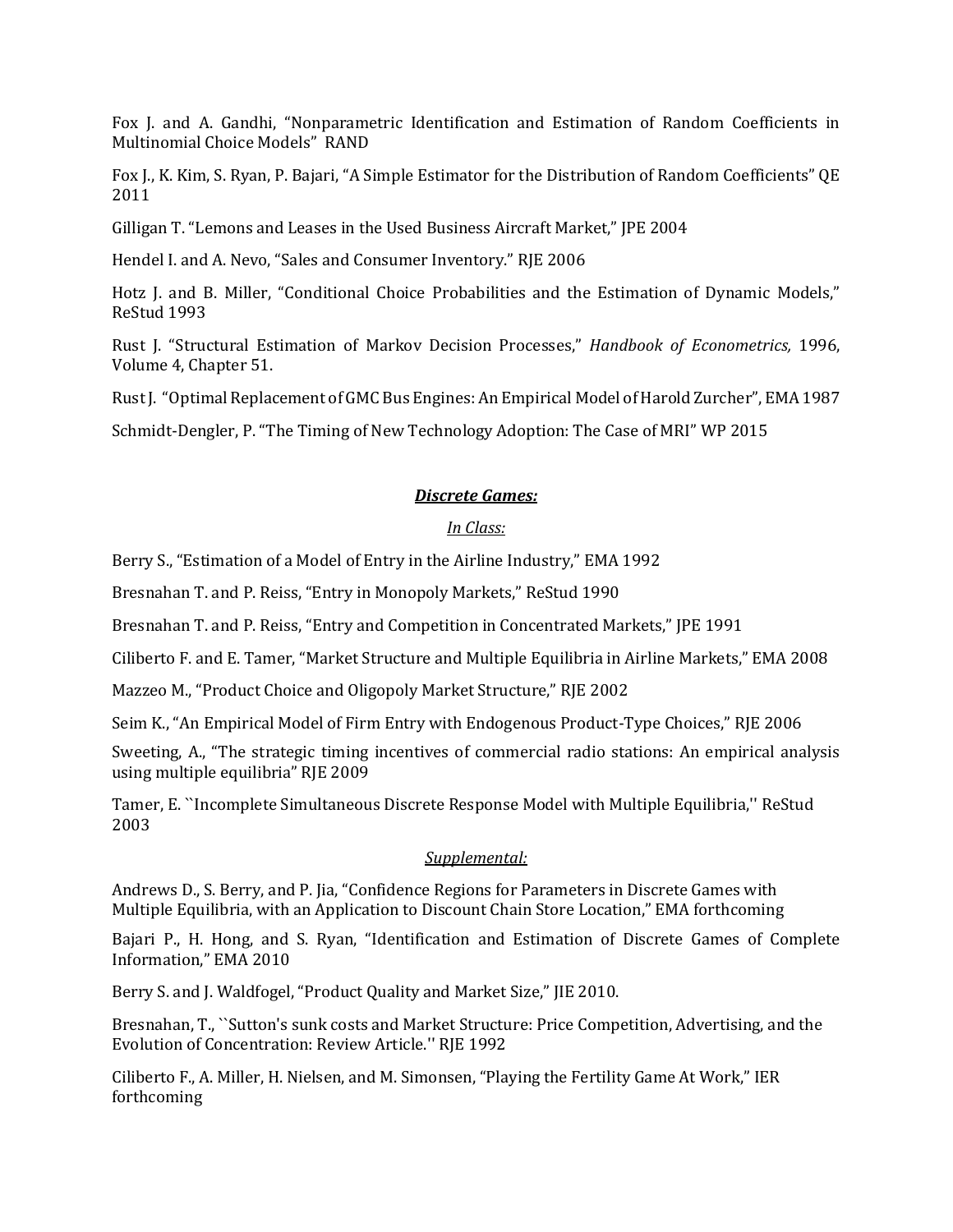Cohen A. and M. Mazzeo, "Market Structure and Competition among Retail Depository Institutions," The ReStat 2007

Cohen A., B. Freeborn and B. McManus, "Competition and Crowding Out in the Market for Outpatient Substance Abuse Treatment," IER 2013

De Paula, A. and B. Honore, "Interdependent Durations in Joint Retirement Decisions" WP 2015

De Paula A. and X. Tang **"**[Inference of Signs of Interaction Effects in Simultaneous Games with](http://onlinelibrary.wiley.com/doi/10.3982/ECTA9216/abstract)  [Incomplete Information](http://onlinelibrary.wiley.com/doi/10.3982/ECTA9216/abstract) EMA 2012

De Paula, A. "[Econometric Analysis of Games with Multiple Equilibria](http://www.annualreviews.org/doi/abs/10.1146/annurev-economics-081612-185944)**",** ARE 2013

De Paula, A. "[Inference in a Synchronization Game with Social Interactions](http://www.sciencedirect.com/science/article/pii/S0304407608001541)**"** JOE 2009

Ellickson, P. B., Does Sutton apply to supermarkets?", RJE 2007

Ho K., "Insurer-Provider Networks in the Medical Care Market," *AER* 2009.

Ho, K., "The welfare effects of restricted hospital choice in the US medical care market," JAE 2006

Holmes T. "The Diffusion of Wal-Mart and Economies of Density," EMA 2011

Mankiw, N. G. and M.D. Whinston. ``Free Entry and Social Inefficiency.'' RJE 1986

McManus B. and B. Hamilton, "Technology Diffusion and Market Structure: Evidence from Infertility Treatment Markets," WP

Panle J., "What Happens When Wal-Mart Comes to Town: An Empirical Analysis of the Discount Industry," EMA 2008

Reiss P. "Empirical Models of Discrete Strategic Choices," AER 1996

Shaked, A. and J. Sutton, ``Multi-Product Firms and Market Structure.'' RJE 1990

Snider C. and J. Williams "Barriers to Entry in the Airline Industry: A Multi-Dimensional Regression-Discontinuity Analysis of AIR-21" ReStat 2015

Sutton J., Sunk Costs and Market Structure, MIT Press 1991

## *Dynamic Games:*

## *In Class:*

Aguirregabiria, V. and P. Mira. ``Sequential Estimation of Dynamic Discrete Games," EMA 2007

Bajari, P., Benkard, L., J. Levin. ``Estimating Dynamic Models of Imperfect Information," EMA 2007

Benkard, C.L., P. Jeziorksi, and G.Y. Weintraub "[Oblivious Equilibrium for Concentrated](http://www.columbia.edu/~gyw2105/GYW/GabrielWeintraub_files/Oblivious_Eq_Concentrated_Industries_RAND.pdf)  [Industries](http://www.columbia.edu/~gyw2105/GYW/GabrielWeintraub_files/Oblivious_Eq_Concentrated_Industries_RAND.pdf)", RJE 2014

Benkard, L., Bodoh-Creed, A., and John Lazarev. ``Simulating the Dynamic Effects of Horizontal Mergers: U.S. Airlines,'' WP 2015

Benkard L., "A Dynamic Analysis of the Market for Wide-Bodied Commercial Aircraft Market," Review of Economics Studies, 2004.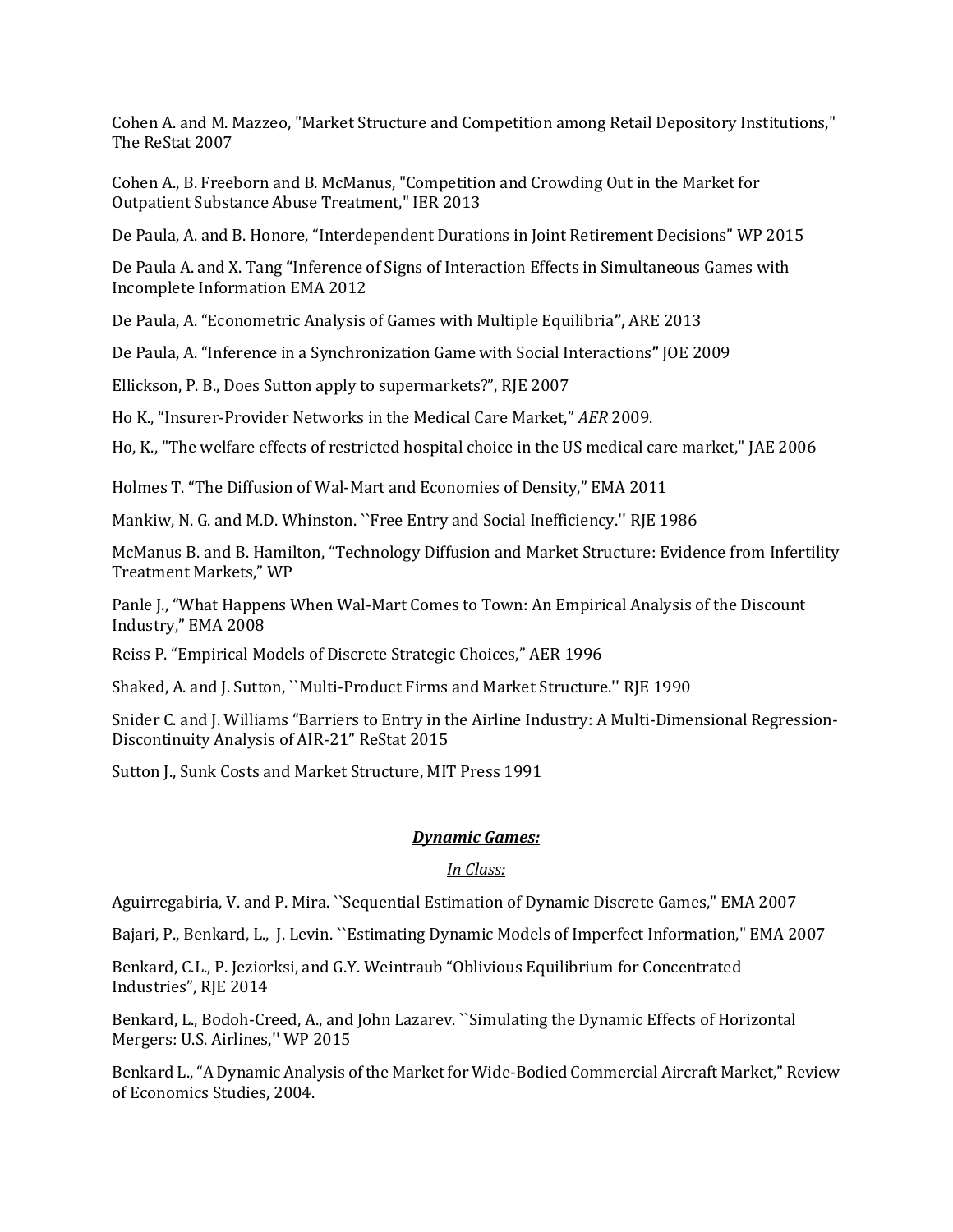Berry, S. and A. Pakes, "Estimation from the First Order Conditions for Dynamic Controls." WP 2000

Collard-Wexler, A. "Demand Fluctuations and Plant Turnover in the Ready-Mix Concrete Industry." EMA 2013

De Paula, A., S. Richards-Shubik, and E. Tamer, "Identification of Preferences in Network Formation Games", WP 2015

Doraszelski, U. and M. Satterthwaite. ``Computable Markov-Perfect Industry Dynamics," RJE 2010

Ericson, R. and A. Pakes. ``Markov-Perfect Industry Dynamics: A Framework for Empirical Work," ReStud 1995

Evans, W. and I. Kessides. ``Living by the 'Golden Rule': Multimarket Contact in the U.S. Airline Industry," QJE 1994

Farias, V,. D. Saure, and G.Y. Weintraub "[An Approximate Dynamic Programming Approach to](http://www.columbia.edu/~gyw2105/GYW/GabrielWeintraub_files/RAND_article.pdf)  [Solving Dynamic Oligopoly Models](http://www.columbia.edu/~gyw2105/GYW/GabrielWeintraub_files/RAND_article.pdf)", RJE 2012

Gedge C., J. Roberts, and A. Sweeting, "A Model of Dynamic Limit Pricing with an Application to the Airline Industry", WP 2015

Goolsbee A. and C. Syverson, "How Do Incumbents Respond to the Threat of Entry? Evidence from the Major Airlines", QJE 2008

Ifrach, B. and G.Y. Weintraub, "[A Framework for Dynamic Oligopoly in Concentrated Industries,](http://www.columbia.edu/~gyw2105/GYW/GabrielWeintraub_files/Paper_MME_Rev_140808-SENT.pdf) WP 2015

Pakes A., J. Porter, K. Ho, and J. Ishii, "Moment Inequalities and Their Applications," EMA 2015

Pakes, A. and P. McGuire. ``Stochastic Algorithms, Symmetric Markov Perfect Equilibrium, and the 'Curse' of Dimensionality," EMA 2001

Pakes, A. and P. McGuire. ``Computing Markov-Perfect Nash Equilibria: Numerical Implications of a Dynamic Differentiated Product Model," RJE 1994

Ryan S., "The Costs of Environmental Regulation in a Concentrated Industry", EMA 2012

Sweeting, A. "A Model of Non-Stationary Dynamic Price Competition with an Application to Platform Design" WP 2015

Sweeting A., "Dynamic Product Positioning in Differentiated Product Industries: The Effect of Fees for Musical Performance Rights on the Commercial Radio Industry", EMA 2013

Takahashi, Y. "Estimating a War of Attrition: The Case of the US Movie Theatre Industry" AER 2015

Weintraub, G.Y., C.L. Benkard, and B. Van Roy, "Computational [Methods for Oblivious](http://www.columbia.edu/~gyw2105/GYW/GabrielWeintraub_files/OR%20Version.pdf)  [Equilibrium,](http://www.columbia.edu/~gyw2105/GYW/GabrielWeintraub_files/OR%20Version.pdf) *OR 2010*

Weintraub, G.Y., C.L. Benkard, and B. Van Roy "[Markov Perfect Industry Dynamics with Many](http://www.columbia.edu/~gyw2105/GYW/GabrielWeintraub_files/OE-EMA.pdf)  [Firms](http://www.columbia.edu/~gyw2105/GYW/GabrielWeintraub_files/OE-EMA.pdf)", EMA 2008

### *Supplemental:*

Abreu, D. ``Extremal Equilibria of Oligopolistic Supergames,'' JET 1986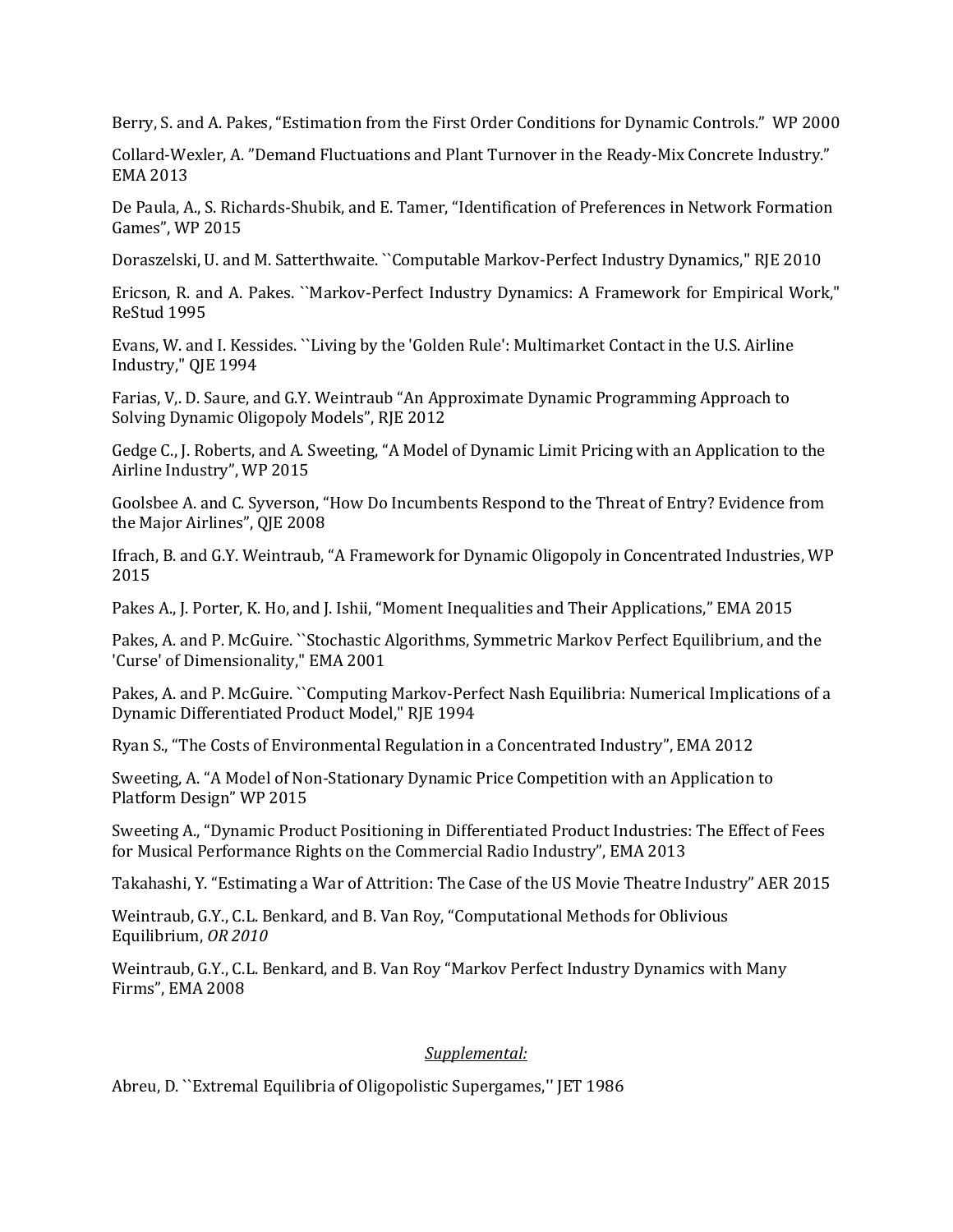Adlakha, S., R. Johari, and G.Y. Weintraub, "[Equilibria of Dynamic Games with Many](http://www.columbia.edu/~gyw2105/GYW/GabrielWeintraub_files/JET%20Version%20Pub.pdf)  Players: [Existence, Approximation, and Market Structure,](http://www.columbia.edu/~gyw2105/GYW/GabrielWeintraub_files/JET%20Version%20Pub.pdf) *JET 2015*

Aguirregabiria V. and C. Ho, "A Dynamic Oligopoly Game of the US Airline Industry: Estimation and Policy Experiments," JOE 2012

Aguirregabiria V., P. Mira, H. Roman, "An Estimable Dynamic Model of Entry, Exit and Growth in Oligopoly Retail Markets," *AER. Papers and Proceedings.* May, 2007.

Besanko, D., Doraszelski, U., Lu, L., and M. Satterthwaite. ``Lumpy Capacity Investment and Disinvestment Dynamics," OR 2010

Besanko, D., Doraszelski, U., Kryukov, Y., and M. Satterthwaite. ``Learning-by-Doing, Organizational Forgetting, and Industry Dynamics,'' EMA 2010

Borenstein, S. and A. Shepard ``Dynamic Pricing in Retail Gasoline Markets,'' RJE 1996

Brock, W., and J. Scheinkman, ``Price-Setting Supergames with Capacity Constraints,'' ReStud 1985

Chen, J., Doraszelski, U., and J. Harrington. ``Avoiding Market Dominance: Product Compatibility in Markets with Network Effects,'' RJE 2009

Chevalier, J., A. Kashyap and P. Rossi, ``Why Don't Prices Rise During Periods of Peak Demand? Evidence from Scanner Data,'' AER 2003

Compte, O., F., Jenny, and P. Rey, ``Capacity Constraints, Mergers, and Collusion,'' EER 2002

Doraszelski, U. "An RD Race with Knowledge Accumulation," RJE 2003

Doraszelski, U. and S. Markovich. ``Advertising Dynamics and Competitive Advantage," RJE 2007

Doraszelski, U. and K. Judd. ``Dynamic Stochastic Games with Sequential State-to-State Transitions," WP 2007

Doraszelski, U. and K. Judd. ``Avoiding the Curse of Dimensionality in Dynamic Stochastic Games," QE 2011

Ellison, Glenn. ``Theories of Cartel Stability and the Joint Executive Committee,'' RJE 1994

Ellison G. and S.F. Ellison, "Strategic Entry Deterrence and the Behavior of Pharmaceutical Incumbents Prior to Patent Expiration," AEJ – Micro 2011

Esteban, S. and Shum, M. "Durable-Goods Oligopoly with Secondary Markets: the Case of Automobiles," RJE 2007

Fershtman, C. and A. Pakes. ``A Dynamic Oligopoly with Collusion and Price Wars," RJE 2000

Genesove, D. and W. Mullin, ``Rules, Communication and Collusion: Narrative Evidence from the Sugar Institute Case,' AER 2001

Green, E. and R. Porter. ``Non-Cooperative Collusion Under Imperfect Price Information,'' EMA 1984

Goettler, R. L. and Gordon, B. R. "Does AMD spur Intel to Innovate More?" JPE 2011

Gowisankaran, G. and R. Town "Dynamic Equilibrium in the Hospital Industry." JEMS 1997

Gowrisankaran G. and T. Holmes, "Mergers and the Evolution of Industry Concentration: Results From the Dominant Firm Model," RJE 2004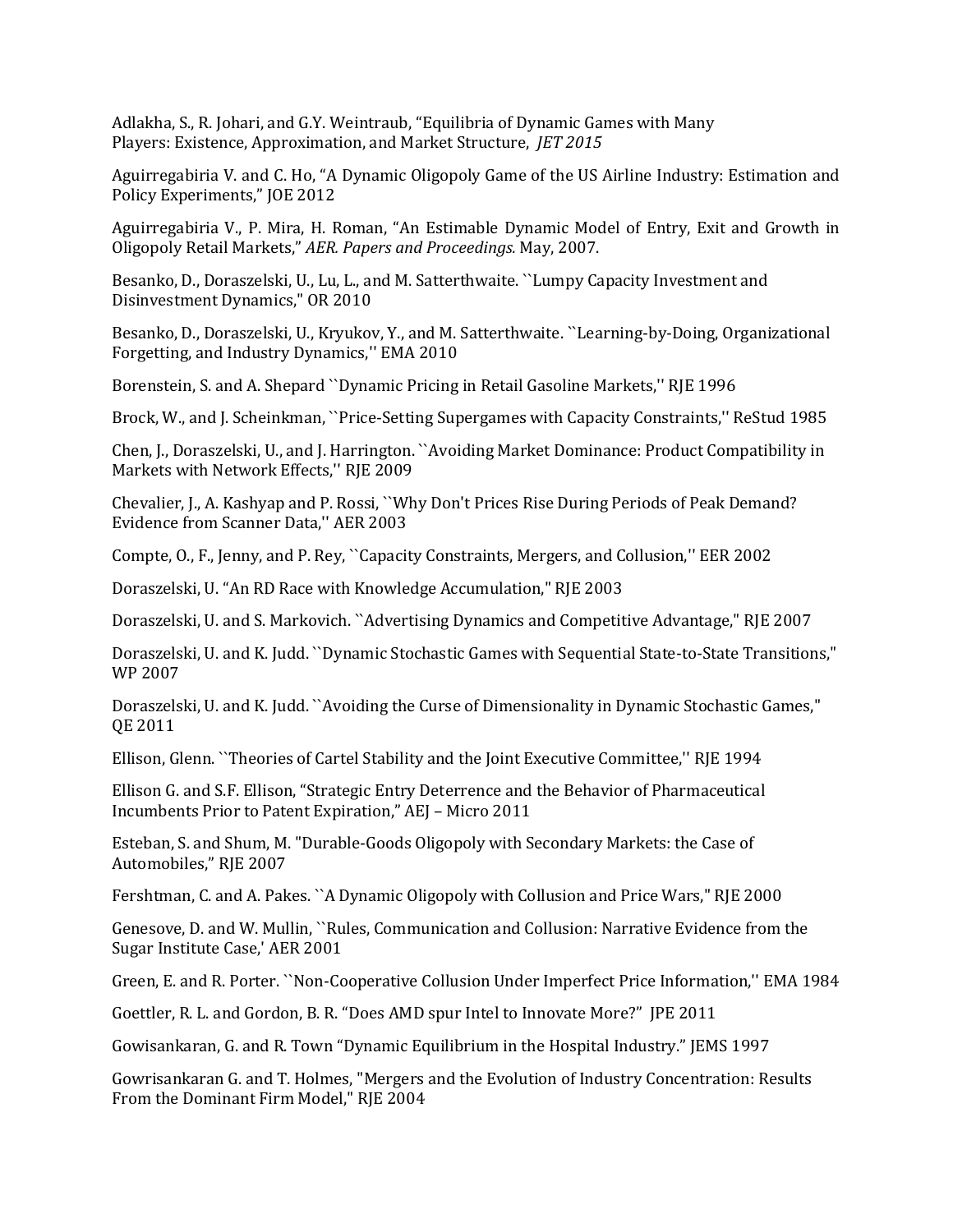Gowrisankaran G., "A Dynamic Model of Endogenous Horizontal Mergers," RJE 1999

Gowrisankaran G. and R. Town, "Dynamic Equilibrium in the Hospital Industry,", JEMS 1997

Judd, K.. ``Credible Spatial Preemption," RJE 1978

Kadiyali, V.. ``Entry, its Deterrence, and its Accommodation: A Study of the U.S. Photographic Film Industry," RJE 1996

Kadiyali, V.. ``Post Entry Investment and Market Structure in the Chemical Processing Industry," RJE 1987

Kalouptsidi, M. ``Time to Build and Shipping Prices," WP 2015

Levhari, D. and L. Mirman. ``The Great Fish War: An Example Using a Dynamic Cournot-Nash Solution," BJE 1980

Maskin, E. and J. Tirole. ``A Theory of Dynamic Oligopoly, I: Overview and Quantity Competition with Large Fixed Costs," EMA 1988

Maskin, E. and J. Tirole. ``A Theory of Dynamic Oligopoly, II: Price Competition, Kinked Demand Curves, and Edgeworth Cycles," EMA 1988

Milgrom, P. and J. Roberts. ``Limit Pricing and Entry Under Incomplete Information: An Equilibrium Analysis." EMA 1982

Ordover, J. and Saloner G., "Predation, Monopolization, and Antitrust," in HIO.

Pakes, A. ``A Framework for Applied Dynamic Analysis in I.O.," WP 2000

Pakes, A., Ostrovsky, M., Steven Berry. ``Simple Estimators for the Parameters of Discrete Dynamic Games (with Entry/Exit Examples)," RJE 2007

Pesendorfer, M. and P. Schmidt-Dengler "Asymptotic Least Squares Estimators for Dynamic Games," ReStud 2008

Porter, Robert. ``A Study of Cartel Stability and the Joint Executive Committee,'' BJE 1983

Rotemberg, J. and G. Saloner. ``A Supergame-Theoretic Model of Price Wars During Booms,'' AER 1986

Stigler G., "A Theory of Oligopoly," JPE 1964

Salvo A., "Inferring Market Power under the Threat of Entry: The Case of the Brazilian Cement Industry", RJE 2010.

Schmalensee R., "Entry Deterrence in the Ready-to-eat Breakfast Cereal Industry," BJE 1978

Snider C., "Predatory Incentives and Predation Policy: The American Airlines Case" WP 2015

Takahashi, Y. "Pooling Data across Markets in Dynamic Markov Games" QE forthcoming

Timmins, C.. ``Measuring the Dynamic Efficiency Costs of Regulators' Preferences: Municipal Water Utilities in the Arid West," EMA 2002

Tirole, "Indusrial Organization", Chapter 6

Vasconcelos, H., ``Tacit Collusion, Cost Asymmetries, and Mergers,'' RJE 2005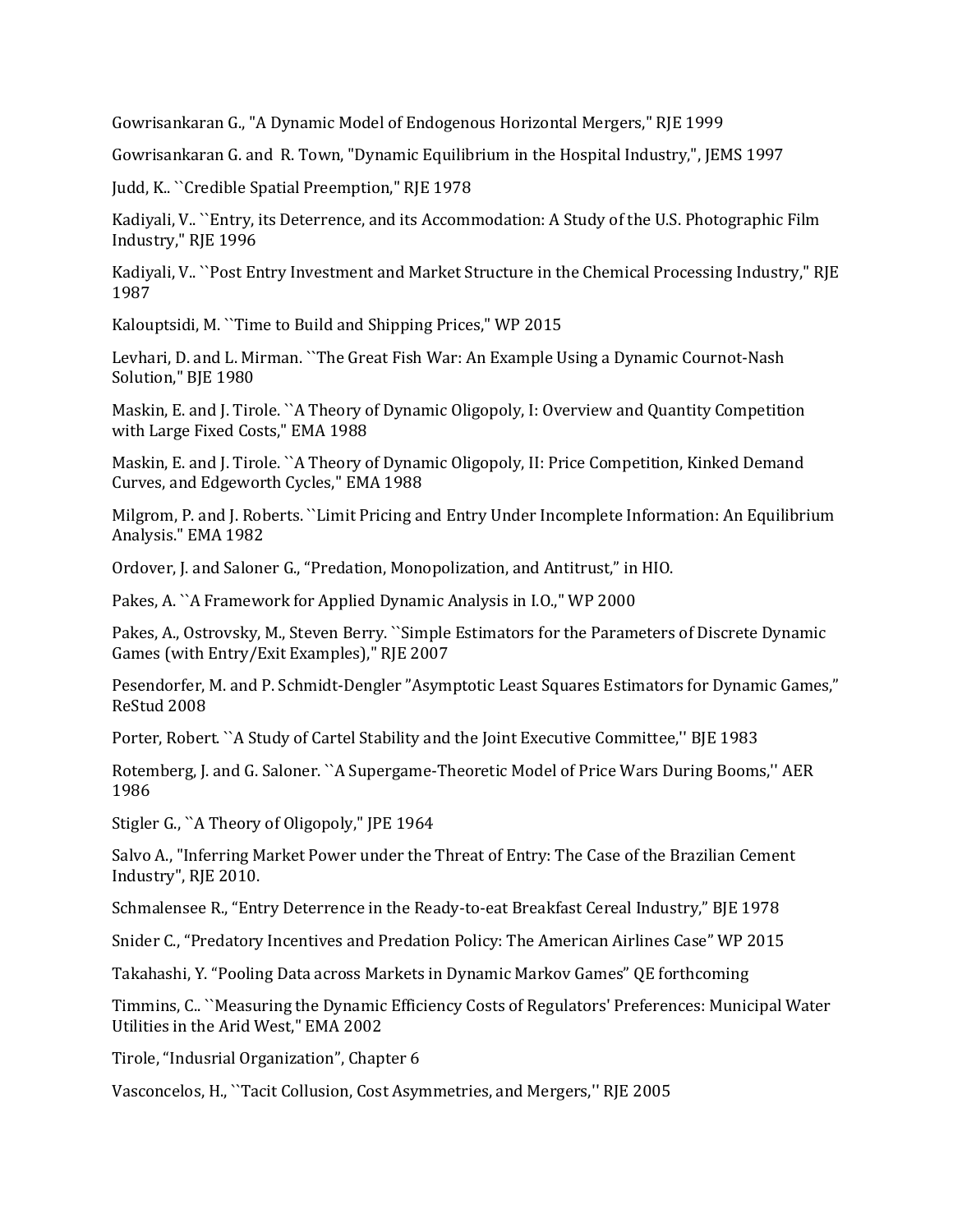Weintraub, G.Y., L. Benkard, P. Jeziorski, and B. Van Roy "[Nonstationary Oblivious Equilibrium](http://www.columbia.edu/~gyw2105/GYW/GabrielWeintraub_files/NonstatOE081119.pdf)" WP 2015

Weintraub, G.Y., C.L. Benkard, and B. Van Roy, "Industry dynamics: Foundations for Models with an Infinite Number of Firms, *JET 2011*.

Williams J., "Capacity Investment, Exclusionary Behavior, and Welfare: A Dynamic Model of Competition in the US Airline Industry," WP 2015

#### *Auctions:*

#### *In Class:*

Hendricks, K. and R. Porter. ``An Empirical Study of an Auction with Asymetric Information,'' AER 1988

Guerre, E., I. Perrigne, and Q. Vuong. ``Optimal Nonparametric Estimation of First-Price Auctions", EMA 2000

Haile, P. and E. Tamer. ``Inference in an Incomplete Model of English Auctions,'' JPE 2003

Hong, H. and M. Shum. ``Increasing Competition and the Winners Curse: Evidence from Procurement,'' ReStud 2002

Laffont, J., O. Herve, and Q. Vuong, "Econometrics of First-Price Auctions," EMA 1995

Laffont, J. and Q. Vuong, ``Structural Analysis of Auction Data,'' AER P&P 1996

### *Supplemental:*

Akerlof, G.. ``The Market for Lemons: Qualitative Uncertainty and the Market Mechanism," QJE 1970

Ashenfelter, O. ``How Auctions Work for Wine and Art,'' JEP 1989

Athey, S. and P. Haile. ``Identification of Standard Auction Models,'' EMA 2002

Bajari, P. and A. Hortacsu. ``Are Structural Estimates of Auction Models Reasonable? Evidence from Experimental Data,'' JPE 2005

Bhattacharya, V., J. Roberts, and A. Sweeting, "Regulating Bidder Participation in Auctions" RJE 2014

Bulow, J. and J. Roberts. ``The Simple Economics of Optimal Auctions," JPE 1989

Klemperer, P., "Auction Theory: A Guide to the Literature," JES 1999

Hendricks, K., J. Pinske, and R. Porter. ``Empirical Implications of Equilibrium Bidding in First-Price, Symmetric, Common Value Auctions,'' ReStud 2003

Hendricks, K. and Robert Porter. ``An Empirical Perspective on Auctions,'' HIO

Milgrom, P. and R. Weber. ``A Theory of Auctions and Competitive Bidding," EMET 1982

Myerson, R., ``Optimal Auction Design," MOR 1981

Myerson, R. and M. Satterthwaite. ``Efficient Mechanisms for Bilateral Trading," JET 1983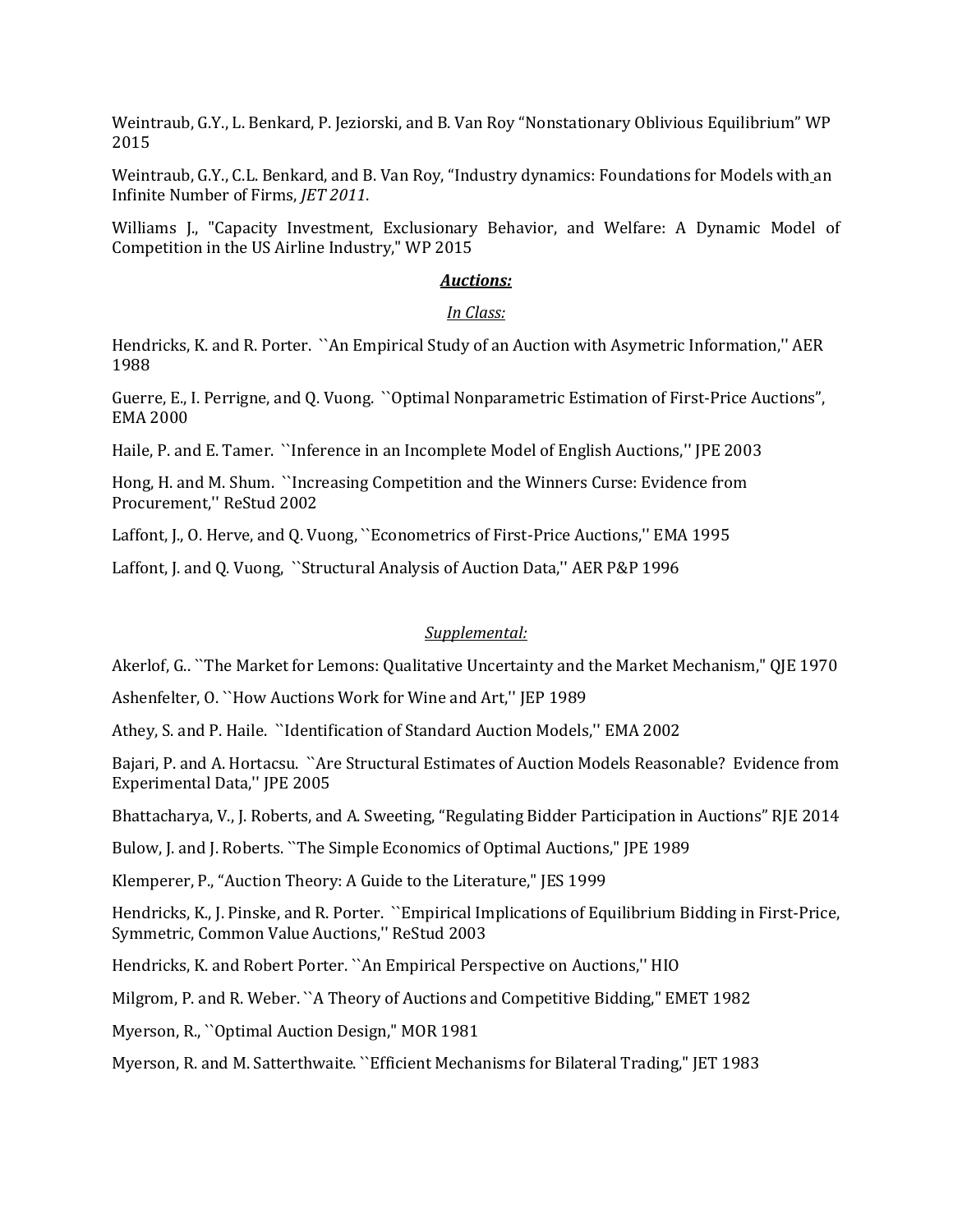Paarsch H. and H. Hong "An Introduction to the Structural Econometrics of Auction Data." Cambridge, MA: MIT Press.

Roberts, J. and A. Sweeting, "When Should Sellers Use Auctions?" AER 2013

Vickrey, W. ``Counterspeculation, Auctions and Competitive Sealed Tenders," JOF 1961,

## *Other Topics of Interest (What I'm Reading Now):*

*Advertising, Bargaining, and Pharmaceuticals/Healthcare:*

Dickstein, M. ``Patient vs. Physician Incentives in Prescription Drug Choice," WP 2015

Grennan M. "Price Discrimination and Bargaining: Empirical Evidence from Medical Devices" AER 2013

Goeree M., "Advertising in the US Personal Computer Industry", EMA 2008mics

Gowrisankaran G., R. Lee, and A. Collard-Wexler "'Nash-in-Nash' Bargaining: A Microfoundation for Applied Work," WP 2015

Gowrisankaran G., A. Nevo, R. Town, "Mergers When Prices Are Negotiated: Evidence from the Hospital Industry" AER 2015

Shapiro B. "Positive Spillovers and Free Riding in Advertising of Prescription Pharmaceuticals: The Case of Antidepressants" WP 2015

Shapiro B. "Information Shocks, Off-Label Prescribing and the Effects of Physician Detailing." WP 2015

Shapiro B. "Estimating the Cost of Strategic Entry Delay in Pharmaceuticals: The Case of Ambien CR." WP 2015

### *Learning and Experience Goods:*

Ackerberg, D.. ``Advertising, Learning, and Consumer Choice in Experience Good Markets: An Empirical Examination," IER 2003

Crawford G. and M. Shum, "Uncertainty and Learning in Pharmaceutical Demand," EMA 2005

Dickstein, M. ``Efficient Provision of Experience Goods: Evidence from Antidepressant Choice," WP 2015

## *Telcommunications Industry:*

Crawford G. and A. Yurukoglu "The Welfare Effects of Bundling in Multichannel Television Markets," AER 2012

Crawford G. "The Discriminatory Incentives to Bundle: The Case of Cable Television," QME 2008

Crawford G. and M. Shum "Monopoly Quality Degradation and Regulation in Cable Television," JLE 2007